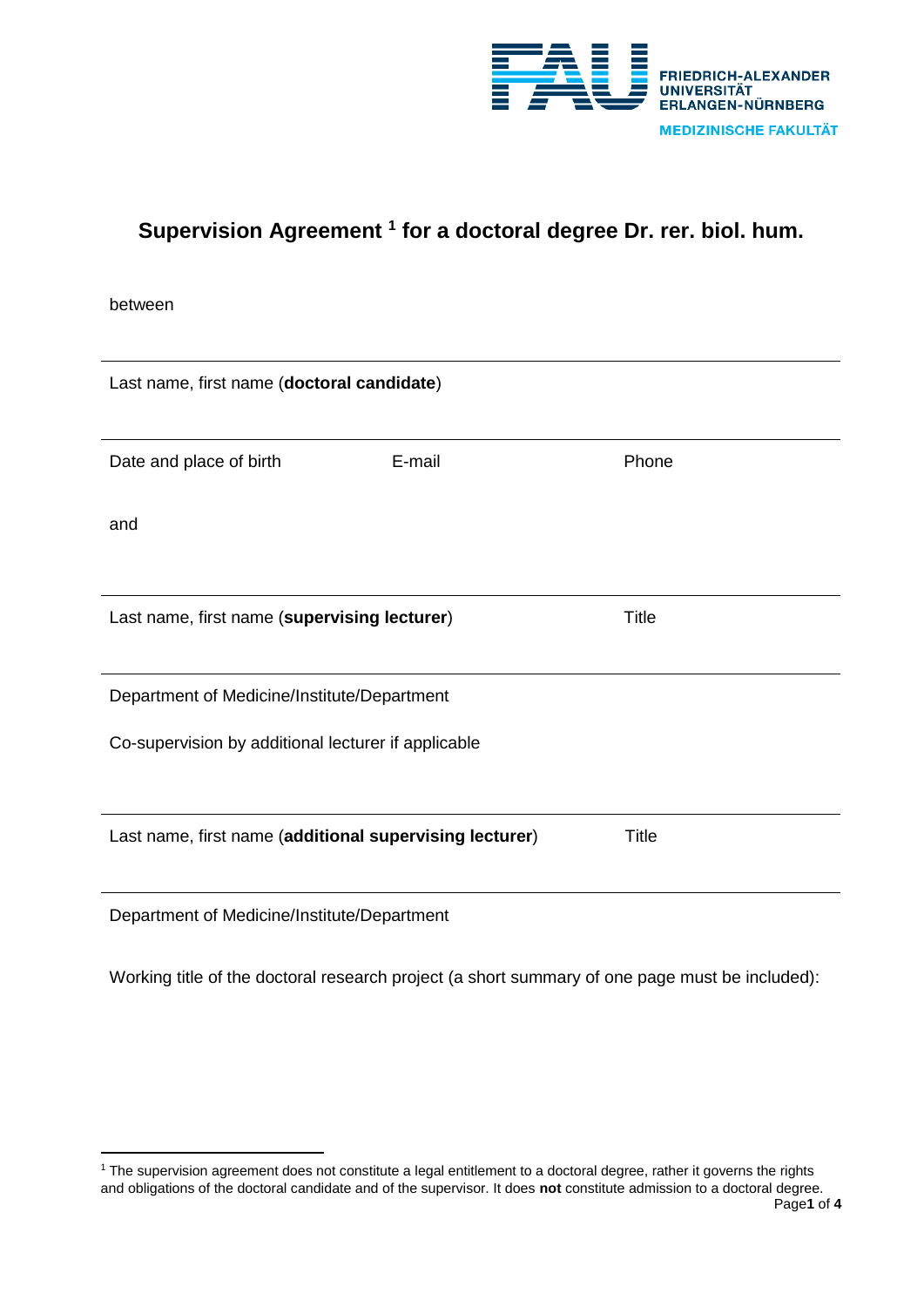### **1. Time and work schedule**

At the beginning of the doctoral procedure, the doctoral candidate and the supervisor will agree a detailed and structured time and work schedule that includes the dates of project meetings and status reports of the doctoral candidate. By signing this supervision agreement, both parties confirm that they have agreed on such a structured time and work schedule.

#### **2. The doctoral candidate agrees to:**

- comply with the regulations for safeguarding good scientific practice and dealing with scientific misconduct of FAU and the German Research Foundation (DFG), and any other additional rules or regulations applicable at other institutions, funding institutions or scientific journals involved in the project,
- adhere to the agreed time and work schedule (see no. 1),
- familiarise themselves with data protection regulations according to the requirements of General Data Protection Regulation (GDPR), the Federal Data Protection Act (BDSG) and the data protection regulations of Universitätsklinikum Erlangen and FAU and observe them [\(www.uk](http://www.uk-erlangen.de/datenschutz)[erlangen.de/datenschutz](http://www.uk-erlangen.de/datenschutz) and [www.fau.de/datenschutz\)](http://www.fau.de/datenschutz),
- observe the safety instructions of the organisational unit (Institute/Department of Medicine) where the supervision is taking place, (e.g. for hazardous materials, radio isotopes, sources of radiation, genetic engineering as well as for handling infectious material),
- keep a laboratory book for experiments and calculations that keeps a record of all measurement data and measurement setups, the same applies to the evaluation of clinical data,
- allow the supervisor, and the head of the laboratory if necessary, to inspect the data compiled at any time. The laboratory book must remain in the institution and be stored for at least 10 years in accordance with employment law, the same applies to evaluations of clinical data and the documentation of conducted analyses.
- make the results of their research accessible,
- inform their supervisor in good time of interruptions to the project of a longer period of time and/or periods of absence from their place of work as well as any changes of address,
- continuously participate in the events specified in the structured doctoral programme in the case of membership in a graduate school in the context of the structured doctoral programme.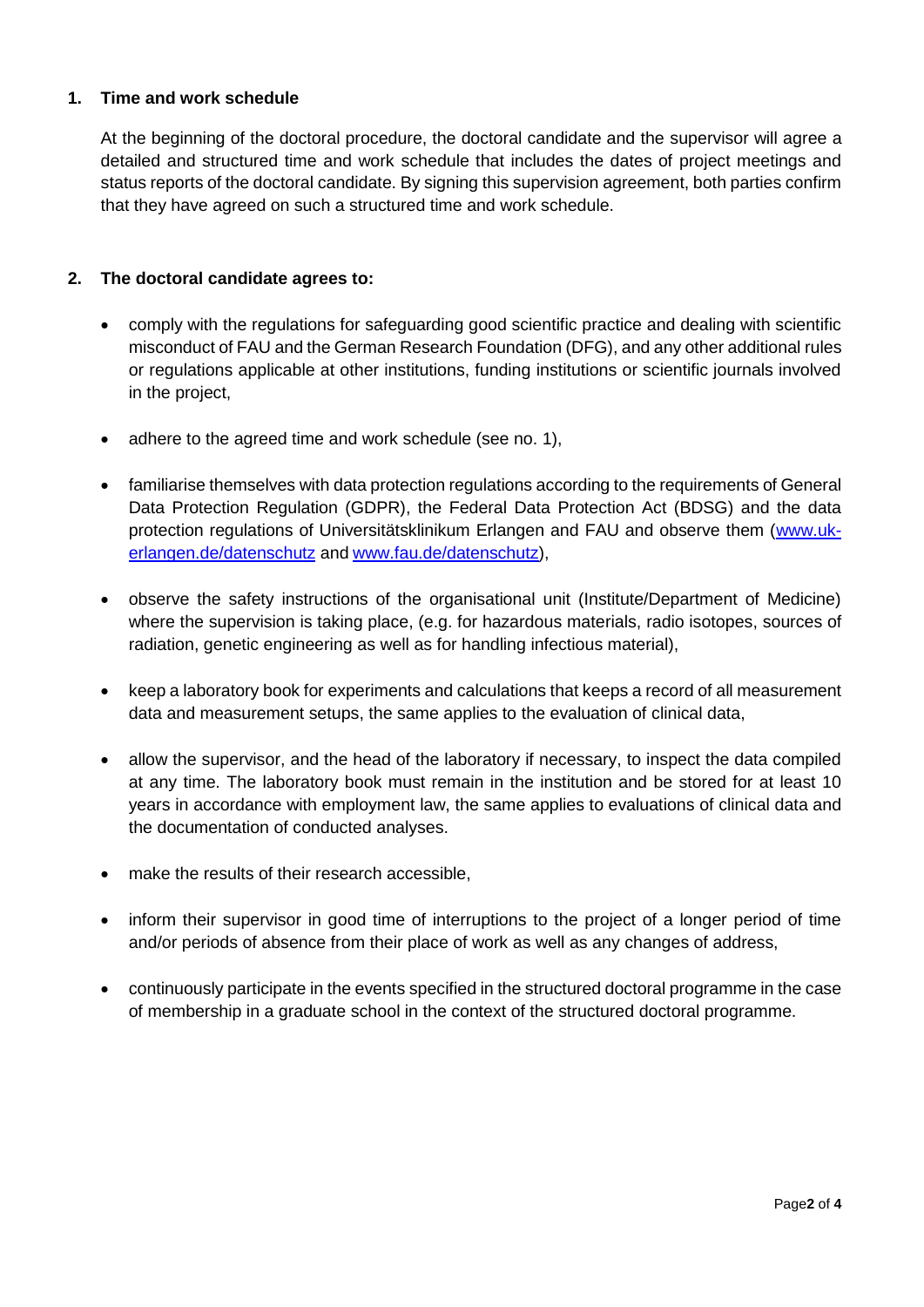### **3. The supervisor agrees to:**

- comply with the regulations for safeguarding good scientific practice and dealing with scientific misconduct of FAU and the German Research Foundation (DFG), and any other additional rules or regulations applicable at other institutions, funding institutions or scientific journals involved in the project, gain the approval of the Ethics Council and approval for animal testing before work commences.
- provide advice and support to the doctoral candidate at regular intervals until the doctoral degree is completed,
- enable the time and work schedule of this agreement (refer to 1) to be met,
- enable the work to progress quickly and to set up a work space for this purpose with the equipment necessary in agreement with the head of the institute or medical department,
- inform the doctoral candidate in good time of any long periods of absence from their place of employment or if they change employers and to make arrangements for continued supervision,
- support the doctoral candidate with balancing family life and academic research,
- enable the candidate to participate in the accompanying training programme in the case of structured doctoral degrees.

#### **4. Conflicts in the supervisory relationship/termination of the supervision agreement**

The following steps must be taken if disputes occur during the course of the research project/thesis regarding the content and/or the implementation of this supervision agreement:

- All parties will strive to solve the dispute during a face-to-face meeting at the very least and with a written amendment of this agreement if necessary.
- If an agreement is not reached, both parties can contact the mediator at the Faculty of Medicine.

The supervision agreement terminates automatically upon completion of the doctoral procedure. It can also be terminated at any time by mutual agreement from the doctoral candidate and supervisor in writing.